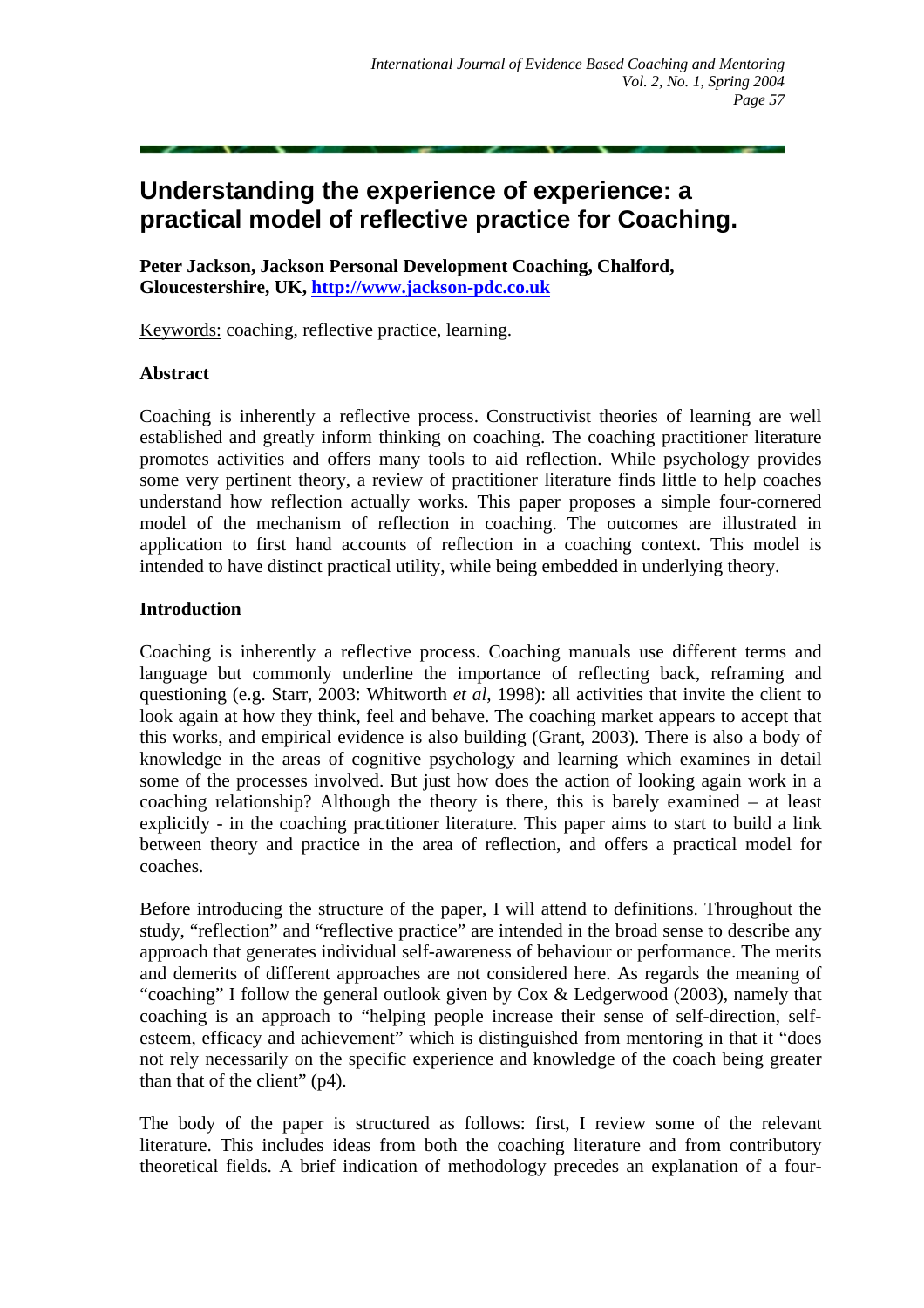cornered model of reflection. Further reference to some of the ideas coming from the literature is made in this section. The model is then illustrated in relation to case studies. (My own reflections have been used in this section in preference to client reflections, simply to protect their confidentiality.) In one of these, the context is very much in the realm of personal capabilities. Its purpose is to illustrate how the management of reflection can benefit the client. The second example is more directly related to the development of the coach. In the person of a coach with coaching supervision, the two are, of course, intertwined. These illustrations give a more practical understanding of the model and also demonstrate its utility. Conclusions are outlined at the end of the paper.

# **Perspectives on reflection**

Two main perspectives on reflection emerge from the literature. Firstly, there are theoretical and empirical perspectives explaining the function of reflection in learning and change. These provide some powerful indicators of some of the underlying processes of reflection. I have also included with these sources an existing model of the reflective process itself. Secondly there is a certain degree of discussion of reflection specifically in a coaching context, especially in recent texts. These show some significant uptake of the theoretical body of knowledge, but provide little in the way of more explanatory models. These general headings are not entirely exclusive and there are certainly some strong links between the two.

#### **Theoretical perspectives on reflection**

Although we are now used to a constructivist interpretation of learning, it is worth setting this in context. The argument for reflective practice can be traced back to the growth of constructivism and the practical difficulties of positivist epistemological stances. Positivism holds that only that which can be directly observed or logically deduced can be understood to be true. This position encourages a kind of reductionism as in order to prove facts research must focus on that which can be controlled. Schön (1991) describes well the resulting divergence of theory from practice and the effect on real-life problem-solving. In what he calls the model of "technical rationality," which has traditionally prevailed in the preparation of professionals, practitioners, attempting to act on a body of verifiable knowledge, are forced to narrow their practice to such a degree that they are no longer able to solve "whole" problems. Constructivist epistemology, in contrast, implies that learning is interactional (between individual and environment), active (dependent on the individual's actions) and relative (different for different individuals) (Ginsburg & Opper, 1988).

Building on both the philosophical and theoretical advances of early constructivists such as Piaget and Vygotsky, Kolb's theory of experiential learning provides a reference point for the development of reflective practice. Kolb defines learning as "*the process whereby knowledge is created through the transformation of experience"* (Kolb, 1984, p38) in which reflection is an explicit part. Practical applications of reflection have been developed in the fields of teaching (Pollard & Trigg, 1997), nursing (Jarvis, 1992), organizational learning (Argyris & Schön, 1978), professional development (Schön, 1991).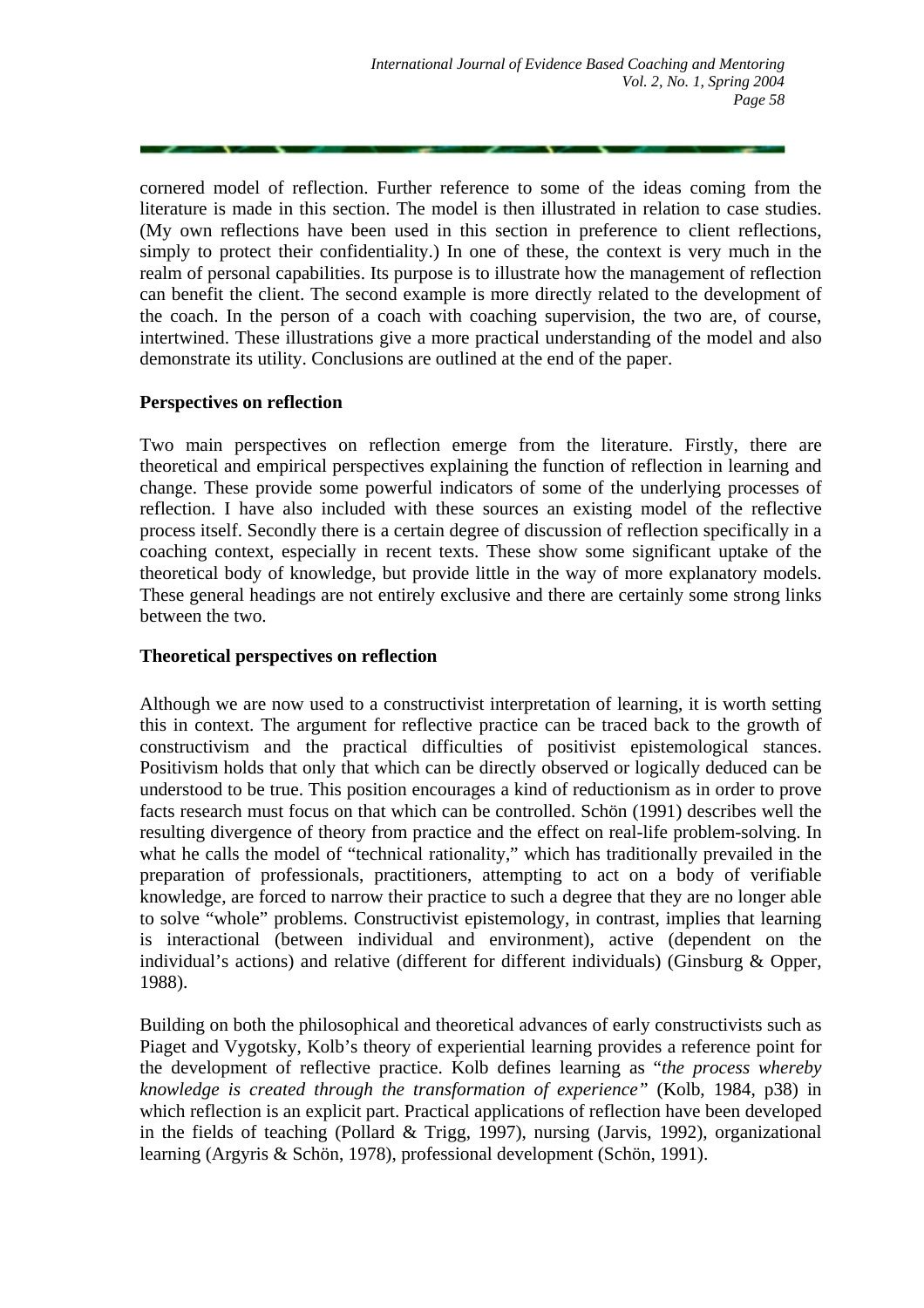Of all these fields of application of reflection, Schön's (1991) descriptive analysis of the development of professional effectiveness is the most readily recognizable in coaching scenarios. Despite the gulf between theory and practice mentioned earlier, Schön notes that many practitioners deal effectively with ambiguity and complexity. They do this not through greater mastery of the body of knowledge, but through "reflecting in action": engaging in a constant process of rapid feedback and adjustment by which skilful operators can adjust to circumstances and sustain high levels of effectiveness. It is an exploratory process rather than a finite act: "Exploratory experiment is the probing, playful activity by which we get a feel for things. It succeeds when it leads to the discovery of something there" (p145) which, according to Schön, requires active attention.

This idea is picked up by Cox (2003) in relation to the professional development of coaching and mentoring practitioners, highlighting the difficulties with competence-based standards in contrast to a constructivist approach that "would nurture professionals through reflection, enquiry and creative action" (p17).

Griffiths & Tann (1991) have further elaborated a model of reflection similar to Kolb's learning cycle by introducing different timeframes, arguing that without a conscious effort, the most immediate reactions to experience can overwhelm the opportunity for deeper consideration and learning. They describe the reflective cycle of action-observationanalysis-evaluation-planning spiralling through five levels or timeframes: rapid reaction (immediate); repair (momentary); review (after the event); research (systematic); and retheorise/reformulate (formal and rigorous reappraisal).

Turning to the psychology literature, Locke (2002) discusses the relationship between needs (physical, psychological or philosophical), values (which prioritise needs), goals (which operationalise the meeting of needs) and emotions that are "the form in which people experience automatized, subconscious value judgements" (p302). Locke does not discuss reflection specifically, but notes both that "people discover their needs, how to satisfy them and how to anticipate them through reason (thinking)" (p301), and that "errors of introspection may lead people to profess value hierarchies that differ from their conscious hierarchies" (p303). He thereby points to a function of reflection in the areas of both goal-orientation and in attending to emotional responses and their meaning. This also helps explain Griffiths & Tann's (1991) levels.

Carver & Scheier (2001) propose a cybernetic model of feedback in the self-regulation of behaviour. They examine approach loops (towards desirable outcomes) and avoidance loops (away from undesirable outcomes) and argue that positive affect is associated with rate of progress (rather than simply progress) towards goals. They note that avoidance loops are inherently less directional (p52). They also argue that goals are hierarchically structured, "differentiated by level of abstraction" (p67), and that attention may shift towards lower level goals when the effort required to perform them increases (pp74-5). It follows from this that there may be times when the individual is preoccupied with low level goals and/or avoidance behaviours and that at these times less attention is paid to broader, more abstract and more positive goals. This again underlines the influence of attention.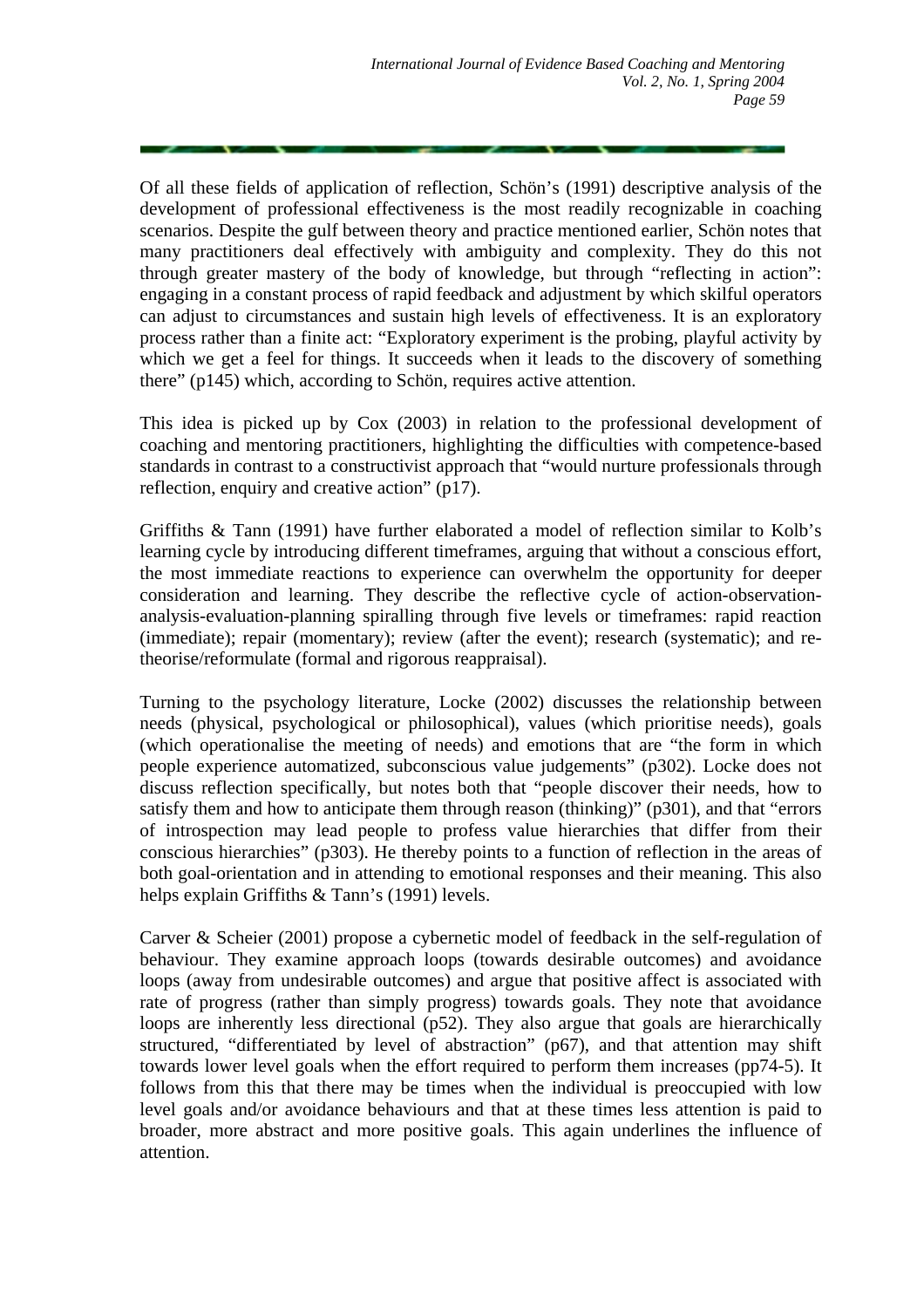Grant identifies self-reflection and insight as stages within a model of goal-directed self regulation (Grant 2003, p 255). Self-reflection and insight are independent constructs and Grant notes the strong association between self-reflection and psychopathology. In a field test of the *Coach Yourself* (Grant & Greene, 2001) programme, participation was associated with increased goal attainment, quality of life and insight, as well as lowered depression, anxiety, stress and self-reflection. It is important to note that the self-reflection items used in the study were "expressed in a global, trait-like fashion" (p261) and hence do not equate with Kolb's concept of reflective observation which is a process. Grant notes the potentially counter-productive tendency of trait self-reflexivity when it is not linked to gaining insight and goal achievement:

*It appears that over-engagement in self-reflection may not facilitate goal attainment. This finding serves to remind coaches that life coaching should be a results-oriented solution-focused process, rather than an introspective, overlyphilosophical endeavour.* (Grant, 2003, p262).

Reflective practice might be seen as combining the monitoring function of self-reflection and the evaluative function of insight in Grant's model.

In summary: Kolb provides a fundamental interactional model of learning; this is applied to professional practice in general by Schön and to coaching by Cox (2003); Griffiths & Tann propose a temporal model of reflection; Locke relates learning to goals, and Carver & Scheier explain the function of feedback; Grant tests these processes in a coaching context and finds that reflection must be goal-oriented. Broadly speaking, we therefore have complimentary theories of knowing, theories of application, and theories of change. In the next section, I turn to the coaching practitioner literature to see where these theories have been put into practice.

# **Reflection in coaching practitioner literature**

The coaching practitioner literature is expanding all the time. Rather than review the whole body of literature in this section I have selected some notable examples for the purposes of illustration.

Conceptualisations of the coach in this literature are highly consistent with Schön's description of reflection. Whitworth *et al* (1998) provide one of many examples of this convergence: "[The coach's] curiosity allows the client to explore and discover. It opens a wider range of possibility by being more flexible. Curiosity invites the client to look for answers." (p65) The function of reflective observation is also evidently influential. Whitworth *et al* (1998), recommend posing thought-provoking questions as client homework, "for the purpose of introspection and reflection" (p73).

Echoing Locke's perspective on values and goals, Rosinski (2003) specifically recommends journaling for the practising coach: "A coaching journal is a valuable tool to help you reflect on your own personal journey, to aid your thinking about what is truly important to you. It is a place where you can capture insights and learn from experience" (p16).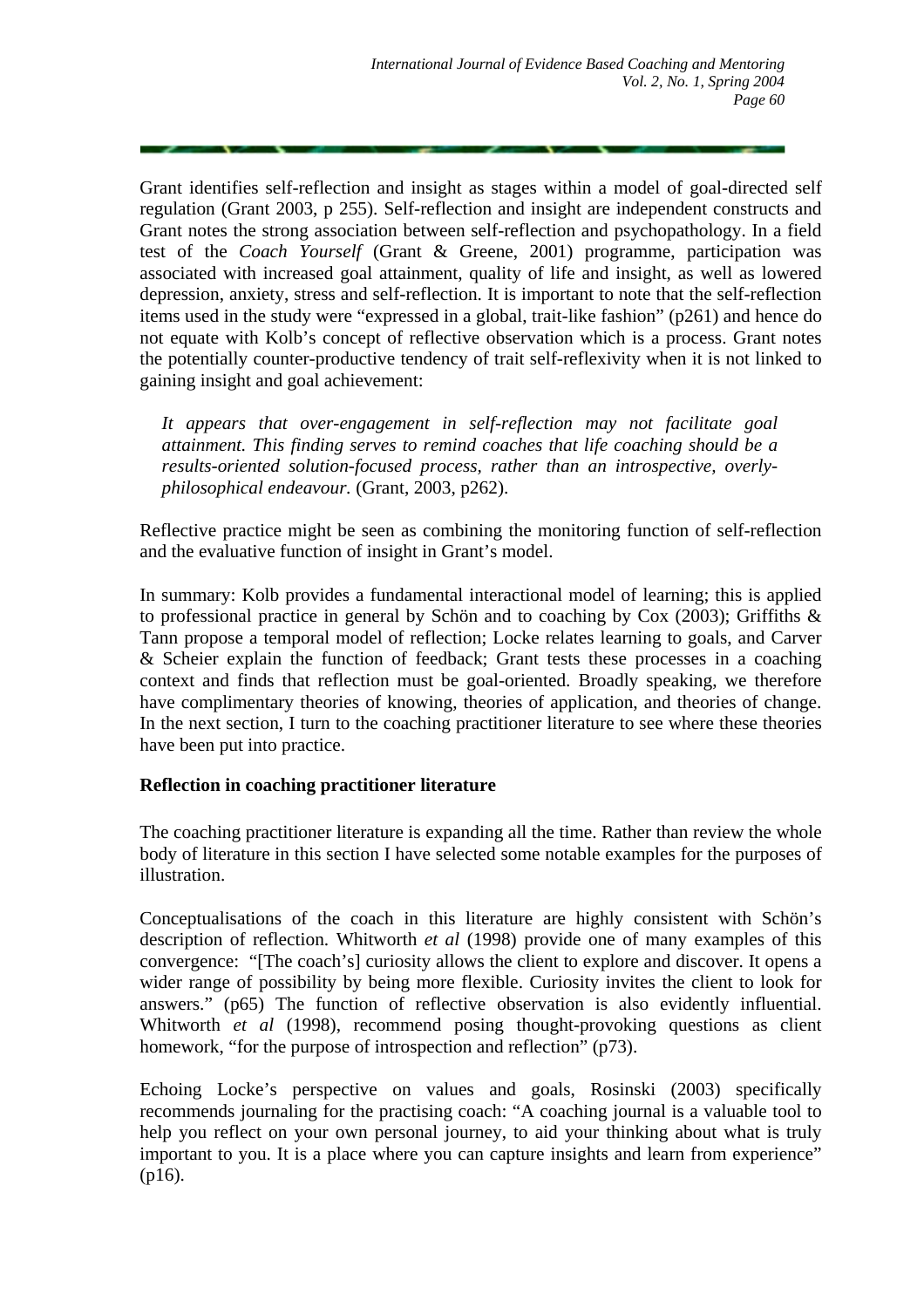The significant contribution of feedback is explored by a number of writers. Skiffington  $\&$ Zeus (2003) put heavy emphasis on the feedback loop, describing three steps of their seven step coaching process respectively as "data gathering", "measurement" and "evaluation". Similarly, Chapman, Best & Van Casteren (2003) devote a whole chapter to assessment, arguing that it enables insight for the coaching client. This is further extended in a chapter on experiential learning as well as a 360 degree feedback instrument on the coach's own capability and performance. Kolb's model is a cornerstone of their approach to experiential learning. They comment that reflective observation is "the most important part of the process from a learning perspective" (p107) and that reflecting on experience through feedback "leads to making sense of that experience in a new way, leading to deeper understanding" (p108). They give a practical example of how this can be self-managed by the client using a learning log (p121).

Zeus & Skiffington (2000) refer to the benefits of self-awareness, its function as a coaching capability and its role in various coaching contexts. They describe how this capability could be developed through diagnostic instruments and mechanisms of feedback. The theme is developed in Skiffington & Zeus (2003) where the same authors argue for helping the client "become aware of their own unique structure of interpretation" (p24), increasing their self awareness, making emotional states more explicit, and developing "mindfulness", the conscious attention to automatic responses. Flaherty (1999) relates observed behaviours to desired goals and the development of an action plan, proposing a process of self-development for the practising coach founded on selfassessment.

We can see from these examples that the theoretical work relating to reflection certainly feeds through to the practitioner literature. There are numerous tools and practices offered by these writers. Yet there is no simple practical model of how reflecting itself plays such an essential part of the learning process. How does slowing the transformation of experience into knowledge add value for the individual? This is the question for coaching practitioners.

# **Methodology**

The study material is gathered through observation rather than experiment. Data consisted of my own first hand reflections, the reflections of my clients, as well as records of reviews we carried out in coaching sessions. Reflections were recorded at or near the time of the relevant events, expressly as part of a coaching process. Reflections were recorded in writing and structured under the following headings "What happened and why?" "My reaction (thoughts, feelings, behaviours)"; "What did I learn/discover?"; "What am I going to do about it?"

The model was developed through an iterative search for meaningful explanations for the impact of each reflection. In as sense, simply asking the question "Why did this help?" The resulting model is inevitably conditioned by my prior knowledge and preference.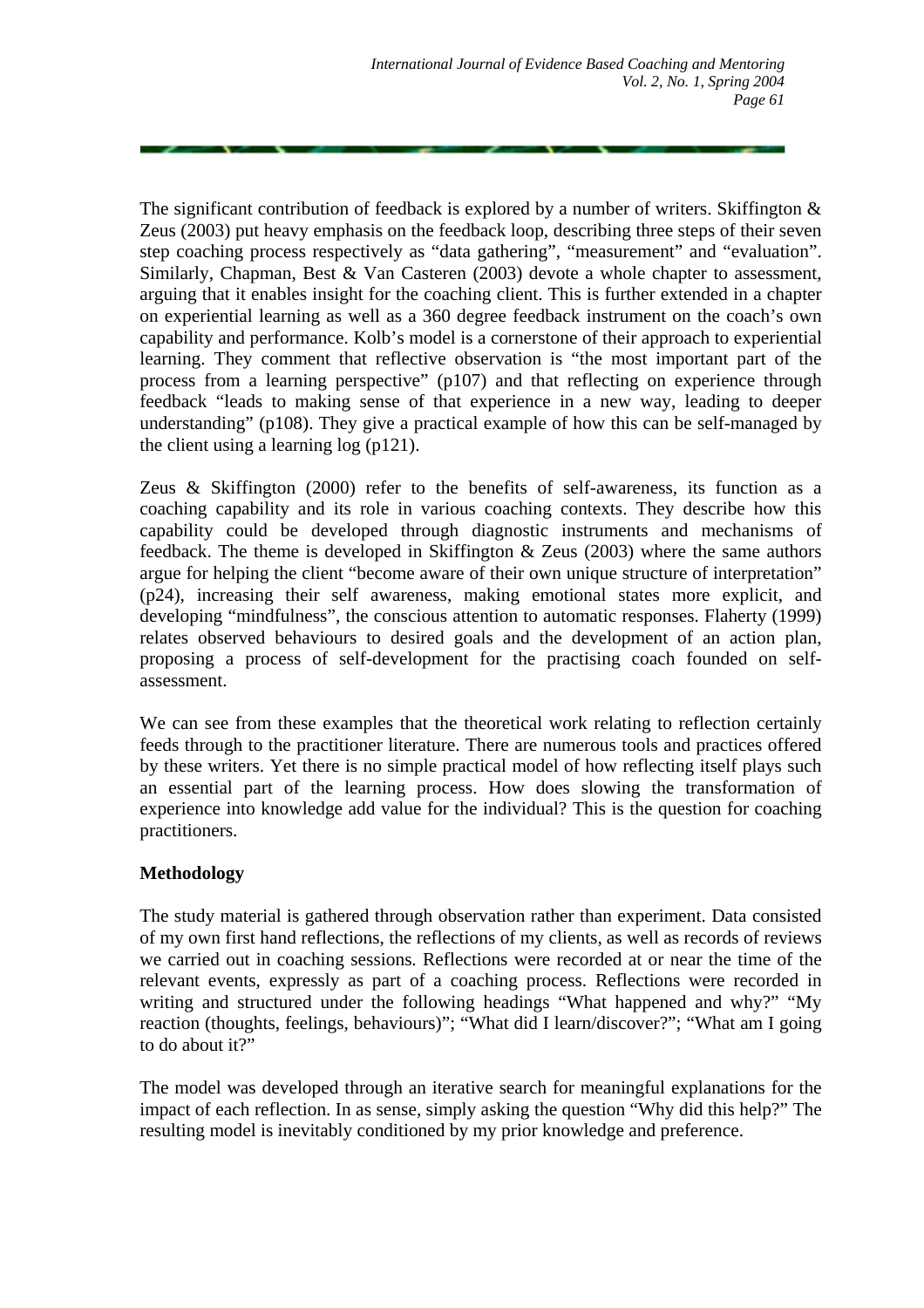The model has been applied to two case studies for illustration purposes. Identities have been obscured in each account and the accounts appear with the consent of the individuals mentioned therein.

#### **A four-cornered model**

This model is intended to explain the process of reflective practice: the *ways* in which I believe reflection contributes to individual learning. These are fourfold: *Balance* by activating less preferred learning styles; *Objectivity* by distancing the subject from immediate emotional response; *Perspective* by framing events in the context of strategic objectives; and *Capability* by rehearsing the skill of reflection itself. After presenting the model, I have then applied it to two specific recorded reflections in the following section.

# **1. Balance: activating less preferred learning styles**

The learning cycle and a system of learning style preferences were developed by Kolb from the work of Dewey, Lewin and Piaget. They have been further operationalised by Honey & Mumford (1993). As noted above, Kolb (1984) characterised the learning process as "transformational". He argues that higher order learning is achieved through the combination of prehensional and transformational processes and that the longer the string of processes through which the knowledge is passed, the higher the order of learning. "Reflective observation" or "transformation via intension" (Kolb 1984, p42) is itself one of these processes. Typically operating on concrete experience, reflection creates an expectation of how the world works and, in turn, a desire to test that expectation: "It is in this interplay between expectation and experience that learning occurs. In Hegel's phrase, 'Any experience that does not violate expectation is not worthy of the name experience'"(Kolb, 1984, p28).

Formalised reflection therefore stimulates the other learning processes, and can serve particularly to enrich the learning of an individual who has a strong preference for other styles.

At another level of analysis, formalised reflection can be seen to trigger even more profound change regardless of current learning styles. This is at the level of reflection as part of the process of learning about learning and is effectively the drawing of the individual's own learning processes into their conscious awareness, thereby opening the possibility of conscious decision-making about learning.

Both these effects will be illustrated in the 'case story' examples.

#### **2. Objectivity: distancing the subject from immediate emotional response**

A second effect of reflection is that it brings events back to attention at a time when immediate emotional content is less predominant.

Goleman notes that the more primitive emotional responses to environmental stimuli are less conscious and are less consciously controlled than are higher order cognitive processes. These are typically instinctive responses to threat and danger and trigger hormonal reactions which prepare the body for fight or flight. They are immediate and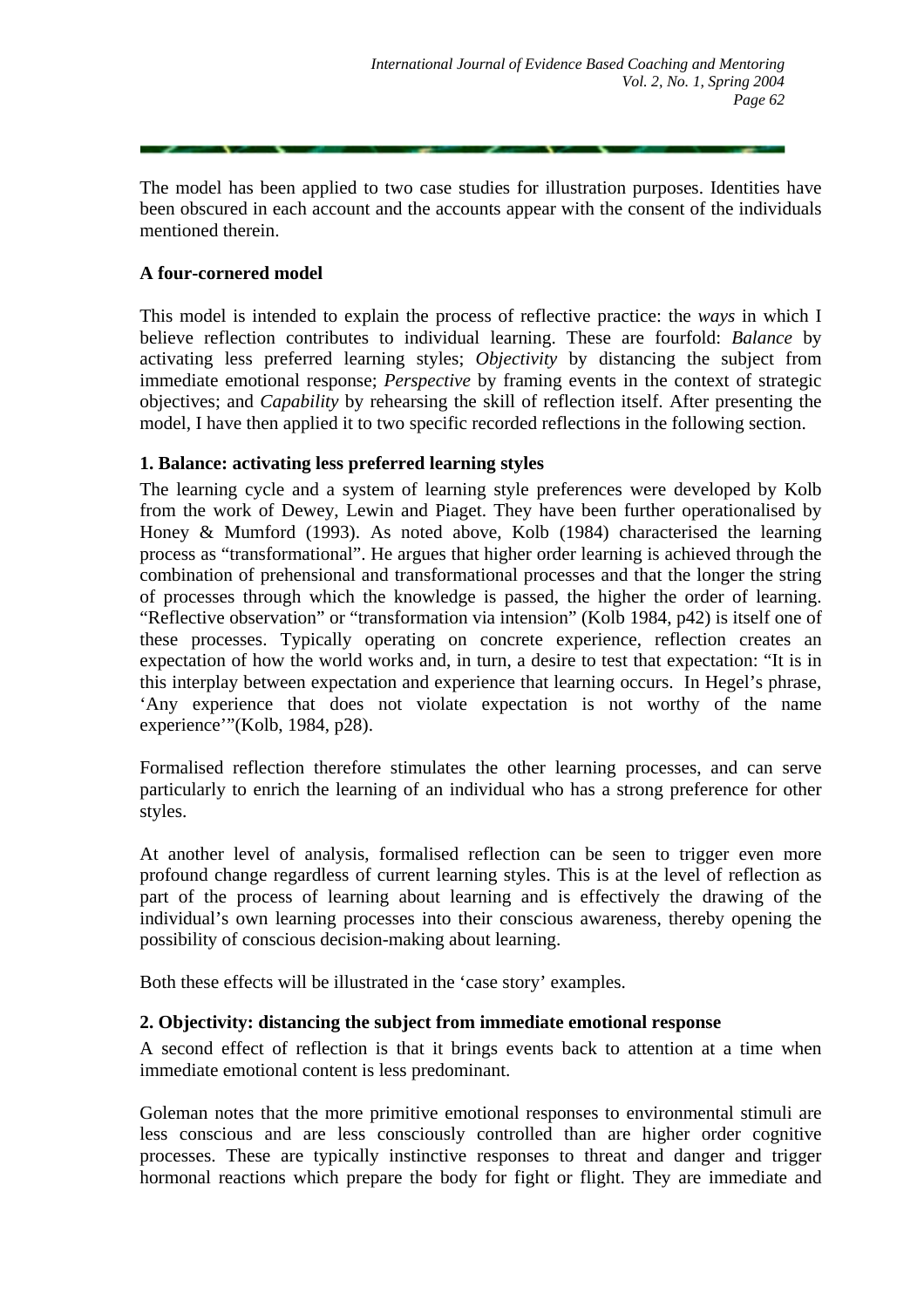overpowering (Goleman, 1996). While many immediate threats to survival have been removed from modern life, these responses also occur at a second level as a response to psychological threat: particularly threat to self-image (defensiveness) and to adopted schemas (resistance). These more modern threats generate similar hormonal responses and while emotions are an important element of cognition, they are by definition irrational. Kegan and Lahey (2001) describe one of the roots of resistance to change as "competing commitments": deeply held beliefs which people are not necessarily able to articulate, not least because they are "very personal, reflecting vulnerabilities that people fear will undermine how they are regarded both by others and themselves" (p88). Locke's "automatized, subconscious value judgements" (Locke, 2002, p302) is another way of putting it.

Reflection creates the opportunity to consider experience 'objectively' from a distance. It allows the individual to return to events at a time when they are more able to be free of conditioned or instinctive emotional responses. They are therefore better able to understand more of what has happened and to draw more accurate conclusions from that event.

# **3. Perspective: framing events in the context of strategic objectives**

A third effect of structured reflection is to allow the individual to consider events not just in the context of the immediate situation and relationships, but in the context of goals they wish to pursue. This is predicted by Carver & Scheier (2001), and Grant (2003), as discussed earlier.

*Perspective* is related to the *objectivity* effect: both are about moving up Griffiths & Tann's (1991) levels. *Perspective* is more particularly the benefit of relating incidents to longerterm objectives. Reviewing incidents with *perspective* poses the question "What do you really want?" It is differentiated from the *objectivity* effect because it is this goalorientation which will encourage the individual to re-enter uncomfortable situations with a view to generating longer-term benefits. Potentially, the context of strategic objectives can become a habitual and immediate mode of thinking.

# **4. Capability: rehearsing the skill of reflection**

Finally, structured reflection through the effect of rehearsal creates a more accessible habit or *capability* of reflection. This enables the individual to manage their immediate responses to events, not as a question of resolve, but because they become more able to reflect in the moment. Because they have the practical experience of doing so, they are more able, more automatically and more rapidly, to cycle through the levels described by Griffiths & Tann (1991), to become a "reflective practitioner" in Schön's (1991) sense. This, of itself, helps them to respond more positively and constructively to circumstances.

# **Applying the model to accounts of reflection**

As described earlier, I now present two example 'case story' reflections from my own learning drawn from a period early in my own coaching practice. For each example I have given an outline of the context and the scenario, my own reactions, then an analysis based on the framework set out above.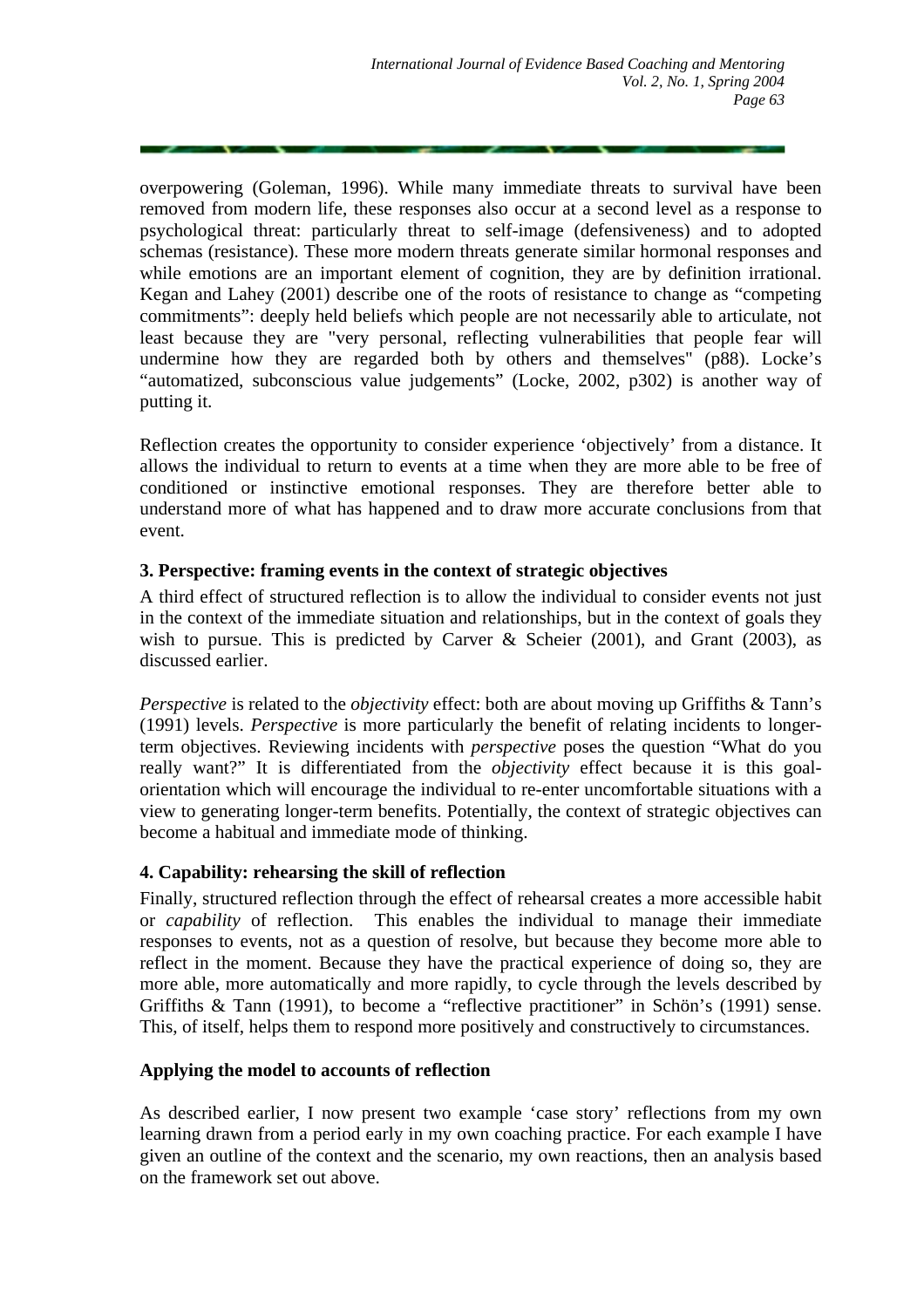The first event was a meeting with a close contact (J) who was professionally active in a particular field of coaching. I visited J's office expecting a friendly lunch, but, on being introduced to J's business colleague had found myself in a situation for which I was unprepared. I was unsure how to respond and found myself working hard to present myself as knowledgeable and competent. I was uncomfortable at the time, and no less so when J fed back subsequently that I had "missed an opportunity" to learn something significant about business from his colleague. I had talked too much and not listened enough. In the context of my professional experience the impact of this feedback was at best upsetting.

My reaction at the time was that I had felt "ambushed" and let down by J. In part I felt angry, but there was ambivalence as J's intention was clearly to help me out, he is a close supporter and is someone whose opinion I respect. Without reflection, I believe that is where my thinking would have stayed. The strength of feeling, however, was a clear indicator that here was valuable raw material for reflection: an experience that violated expectation!

I recorded the circumstances and the reaction described above, then considered what I could learn from the incident. Through reflection, I was able to consider some rational aspects of the event (*Objectivity*). Firstly, this was an example of a very normal business situation: one runs into opportunities to network and learn from the experience of others at the most unlikely of moments, and in the end this was not the most unlikely of moments. I could choose to be more comfortable with this kind of situation. I had to accept, therefore, that it was an event to learn from. I could also see (*Perspective*) that what I chose to do and say had not best supported my wider agenda which on this occasion was to develop a knowledge of a certain market. I could also see that J might have been disappointed himself that I had not benefited as well as I might from his support. Clearly, these reflections together gave me the opportunity to see the situation in a far more constructive light than I had been able to at the time. I came to the conclusion (whether it is right or wrong is a discussion for elsewhere) that it is easy to miss opportunities when behaviour is driven by defensiveness. This observation itself became hugely informative on some future occasions (*Capability*) where it helped me to gain a far more positive outcome from a difficult situation than I would otherwise have done. In terms of *balance* in learning styles, I believe the reflection helped me to avoid a conditioned and self-fulfilling "theorist" response. The archetypal "theorist" response to this discomfort would be to withdraw, seek a definitive answer, and avoid a repetition. The reflection note allowed me to see the event differently ("reflector"), to frame future events more positively, and to plan my approach to them ("pragmatist"), if nothing more, to generate learning opportunities ("activist").

Although this was a relatively small incident, it was recorded formally and illustrates well the functions of reflection proposed in the model above. While based on an event outside my coaching practice, it clearly has important practical and professional implications. It illustrates the benefit and power of reflection.

The second example is drawn from an experimental coaching relationship established with a volunteer (K) with whom I was already acquainted: a situation which made it easy to overlook some of the essential rapport-building steps such as agreeing a way of working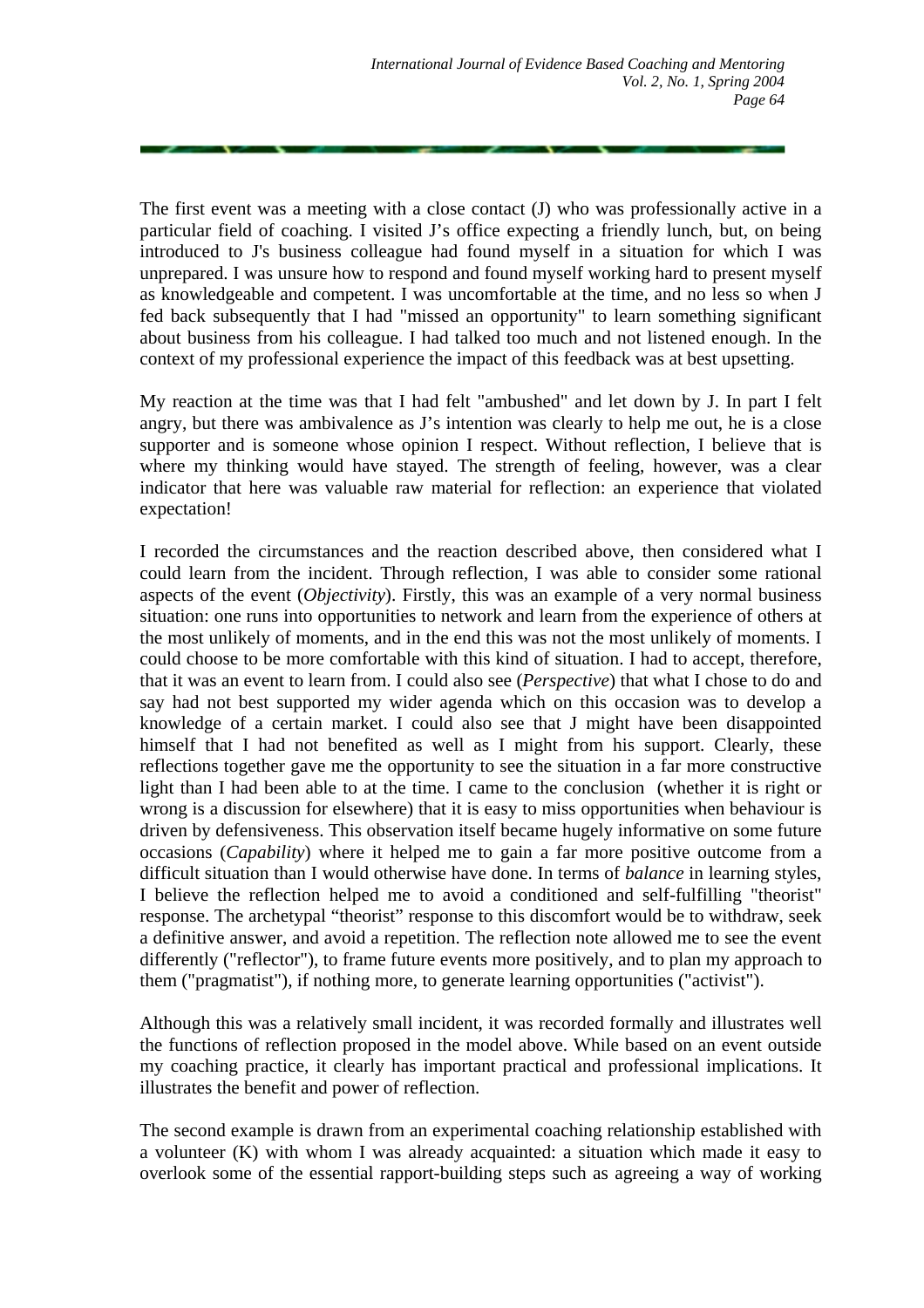together and agreeing a formal contract (as described by Megginson & Clutterbuck 1995, p31).

Throughout the first session, K presented her issues: she felt she wanted to end up "somewhere else" professionally. At the same time, she talked a great deal about how comfortable and successful she was presently, and the considerable downsides of setting off in a new direction. These ideas were so intertwined that in response to my questions, she focused heavily on how positive were her current circumstances. She also frequently underlined that she was only able (or prepared) to undertake the minimum of work between coaching sessions. She seemed pleased by the impenetrable nature of her dilemma, and even, to divert the conversation from any possibility of progress.

This is a familiar coaching problem and, indeed is predicted by Megginson & Clutterbuck (1995) as a feature of the rapport-building stage. Nevertheless, my main responses were of anger, confusion and depression. I felt I was being toyed with and tested, that K was drawing me into her conundrum (a common phenomenon), not with the desire to be helped, but to prove that I was unable to help her. This was personal. I was also at a loss as to how to progress and I thought about terminating the experiment. I was grateful for the support of my own coach at this point who helped start the reflective process.

Again, the reflection immediately brought the benefit of some *Objectivity*. In this case I was able to appreciate the familiar patterns that were being played out in the session: the client wishes to embrace new challenges at the same time as being reluctant to let go of what she has already built up; as there is a cost to making progress, there is also an element of ambivalence around the process; K is a successful person with a keen critical eye, and as such might be expected to enter more slowly into a change process. Peculiar to this relationship, I also realised that because of our existing acquaintance, I had failed to contract my role effectively. Seen in this way, clearly none of these dynamics is as personal as I had experienced them at the time.

Reflection also allowed me to address the problem from the *Perspective* of strategic objectives*.* I had wished to develop and test the feasibility of a particular approach to coaching and it was in that context that the coaching relationship had been agreed. These were explicit goals that risked being lost in my immediate response. I used the ABCDE model (Palmer, 1997) to support my reflection by exploring my own thinking on what might lie behind my emotional responses, that is, any implicit goals motivating my behaviour. This strongly informed my conclusion to return very consciously to my adopted process. It also allowed me better to plan for future sessions (and thereby benefit from greater *Balance* of learning styles) and during that session, I was able to recall these analyses and to react more positively to circumstances (*Capability*).

These case studies illustrate both the model itself and its practical utility. It is possible to encourage reflection, not just because it is a good thing, or because it is part of learning, but with these specific outcomes in mind.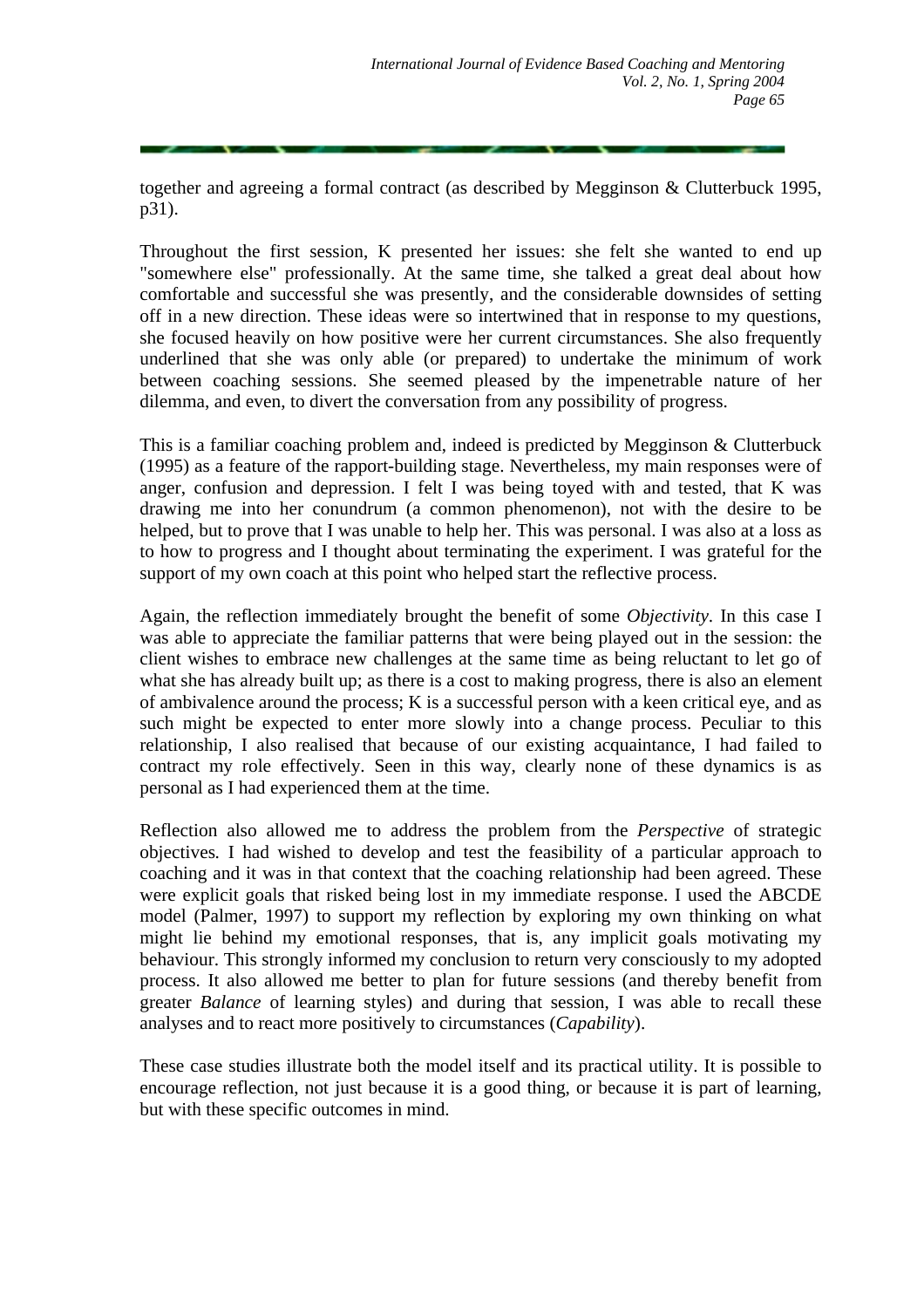# **Conclusion**

From a theoretical perspective, the constructivist model of learning is widely accepted: dealing first hand with problem-solving creates more durable and yet more adaptable schemata than is possible with instructional techniques alone, and furthermore, that some form of reflection is an essential part of accommodating or assimilating experience. These perspectives are close to the heart of coaching. Cognitive psychology further provides us with insight into how feedback, attention and self-awareness relate to individual change. At the same time, the practitioner literature promotes activity in these areas and offers some tools. How does the four-cornered model add to this?

A business associate recently told me how, after years of avidly absorbing self-help and self-improvement literature, he was embarking on the study of psychology in an attempt to make sense of all the conflicting advice, yet the fundamental science seemed difficult to apply. Practical implementation is like the sail of a yacht, I suggested. It catches the wind. Theory and science are like the keel. It is what keeps you going in the right direction.

The four-cornered model presented in this paper brings those two essential functions together. It provides a method of understanding that is sufficiently linked to both theory and to the reality of practice. Reflection works because it helps the learner to *Balance* the process of learning from experience and to generate new learning opportunities; it affords them an *Objective* stance; it helps them see their actions from the *Perspective* of their overall goals; and it helps them to develop the *Capability* to react more quickly and effectively to future challenges. These benefits are demonstrable in a coaching context and may provide an understanding of the importance of reflection to support and guide coaching practice.

# **References**

Argyris, C. and Schön, D. A. (1978). *Organizational Learning: A Theory of Action Perspective,* Reading, MA: Addison-Wesley.

Carver C. S., & Scheier, M. F. (1998). *On the self-regulation of behaviour.* Cambridge, UK: Cambridge University Press.

Chapman, T., Best, B., & Van Casteren, P. (2003). *Executive coaching: Exploding the myths*. Basingstoke: Palgrave MacMillan.

*Cognitive constructivist Theories (*accessed 02/02/04),

http://www.coe.uh.edu/~ichen/ebook/ET-IT/cognitiv.htm

Cox, E. (2003), 'The Contextual Imperative: Implications for coaching and mentoring', *International Journal of Evidence Based Coaching and Mentoring,* Vol. 1, No 1.

Cox, E. and Ledgerwood, G. (2003), 'The New Profession', *International Journal of Evidence Based Coaching and Mentoring,* Vol. 1, No 1.

Flaherty, J. (1999), *Coaching: Evoking Excellence in Others*, Boston: Butterworth Heinemann

Ginsburg, H. P. and Opper, S. (1988), *Piaget's Theory of Intellectual Development, 3rd edition*, Englewood Cliffs, NJ: Prentice Hall.